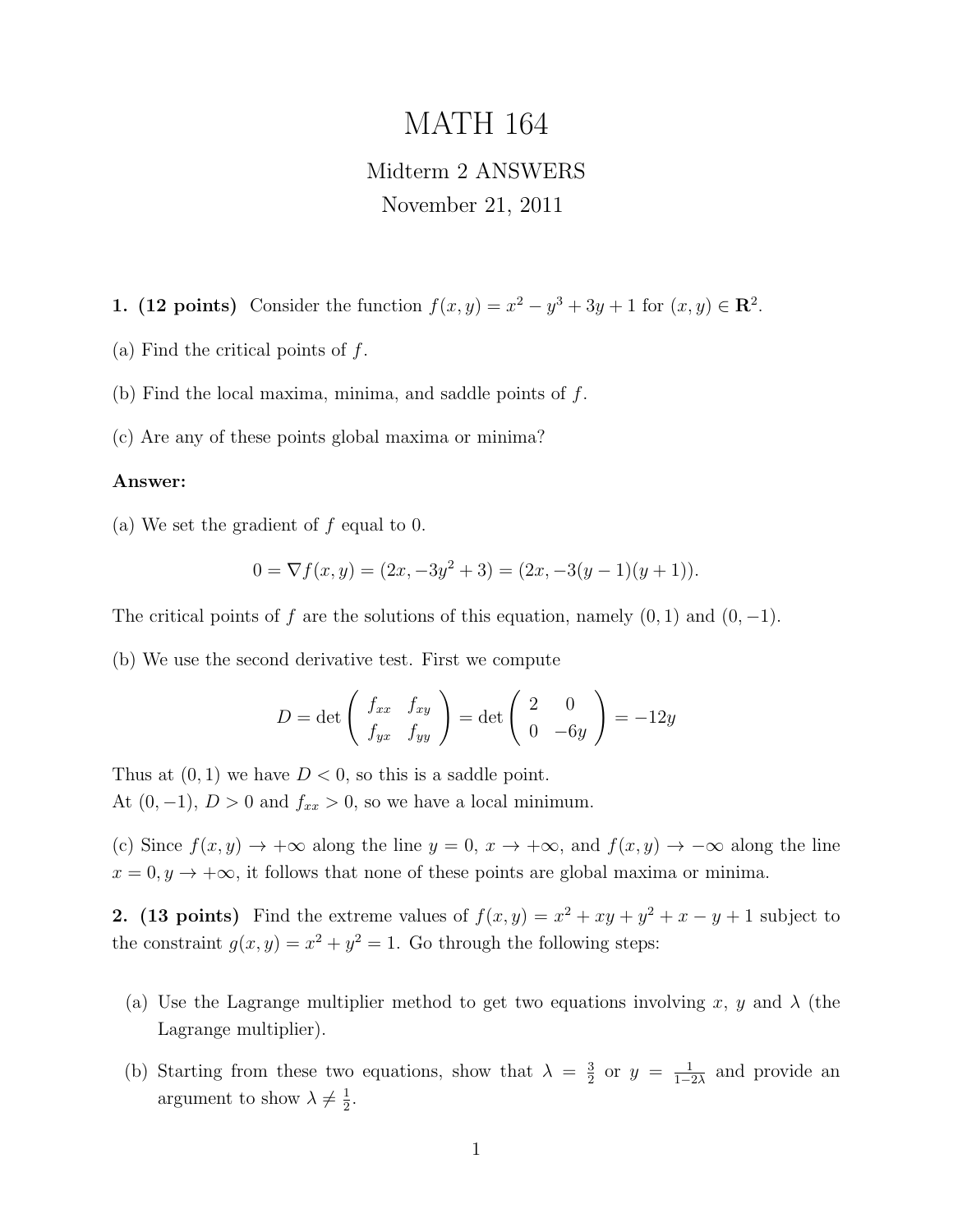(c) Find the four extreme points and evaluate  $f$  at these points to see which ones are maximum points and which ones are minimum points.

#### Answer:

(a) We need to use Lagrange multipliers. We will solve the system given by the equations:

$$
\nabla f(x, y) = \lambda \nabla g(x, y)
$$

$$
g(x, y) = x^2 + y^2 = 1
$$

From the first relation we get that

$$
2x + y + 1 = 2x\lambda
$$

$$
2y + x - 1 = 2y\lambda
$$

From the second equation, we get that  $x = 1 + 2(\lambda - 1)y$ ; we plug in this expression for  $x$  into the first equation and we get

$$
2(1 + 2(\lambda - 1)y)(1 - y) + y + 1 = 0
$$

This is equivalent to

$$
(2\lambda - 3)(y(-2\lambda + 1) - 1) = 0
$$

- (b) There are two possibilities:  $\lambda = \frac{3}{2}$  $\frac{3}{2}$  or  $y = \frac{1}{1-z}$  $\frac{1}{1-2\lambda}$ , provided that  $\lambda \neq \frac{1}{2}$  $rac{1}{2}$  (note that  $\lambda$ couldn't be equal to  $\frac{1}{2}$ , since the equations would become  $x + y = 1$  and  $x + y = -1$ , which is impossible).
- (c) If  $\lambda = \frac{3}{2}$  $\frac{3}{2}$  then  $x - y = 1$  and plugging into the constraint, one obtains:

$$
x^2 + (x - 1)^2 = 1
$$

or

$$
2x(x-1) = 0
$$

which has two solutions  $x = 0$  and  $x = 1$ . Hence we get two points  $(0, -1)$  and  $(1, 0)$ . Notice that  $f(0, -1) = f(1, 0) = 3$ .

If  $y = \frac{1}{1 - x^2}$  $\frac{1}{1-2\lambda}$ , then  $x = -\frac{1}{1-2\lambda} = -y$ , so plugging into the constraint one obtains  $2x^2 = 1$ , so  $x=\pm\frac{1}{\sqrt{2}}$  $\frac{1}{2}$ . Hence we get two more points  $\left(\frac{1}{\sqrt{2}}\right)$  $\frac{1}{2}, -\frac{1}{\sqrt{2}}$ 2 ) and  $\left(-\frac{1}{\sqrt{2}}\right)$  $\frac{1}{2}, \frac{1}{\sqrt{2}}$ 2 . Notice that  $f\left(\frac{1}{\sqrt{2}}\right)$  $\frac{1}{2}, -\frac{1}{\sqrt{2}}$ 2  $= \frac{3+2\sqrt{2}}{2}$  $rac{2\sqrt{2}}{2}$  and  $f\left(-\frac{1}{\sqrt{2}}\right)$  $\frac{1}{2}, \frac{1}{\sqrt{2}}$ 2  $= \frac{3-2\sqrt{2}}{2}$  $\frac{2\sqrt{2}}{2}$ . We can conclude that  $(0, -1)$  and  $(1, 0)$  are maximum points  $(f_{\text{max}} = 3)$ , while

 $\left(-\frac{1}{\sqrt{2}}\right)$  $\frac{1}{2}, \frac{1}{\sqrt{2}}$ 2 is the minimum point  $(f_{\min} = \frac{3-2\sqrt{2}}{2})$  $\frac{2\sqrt{2}}{2}$ ).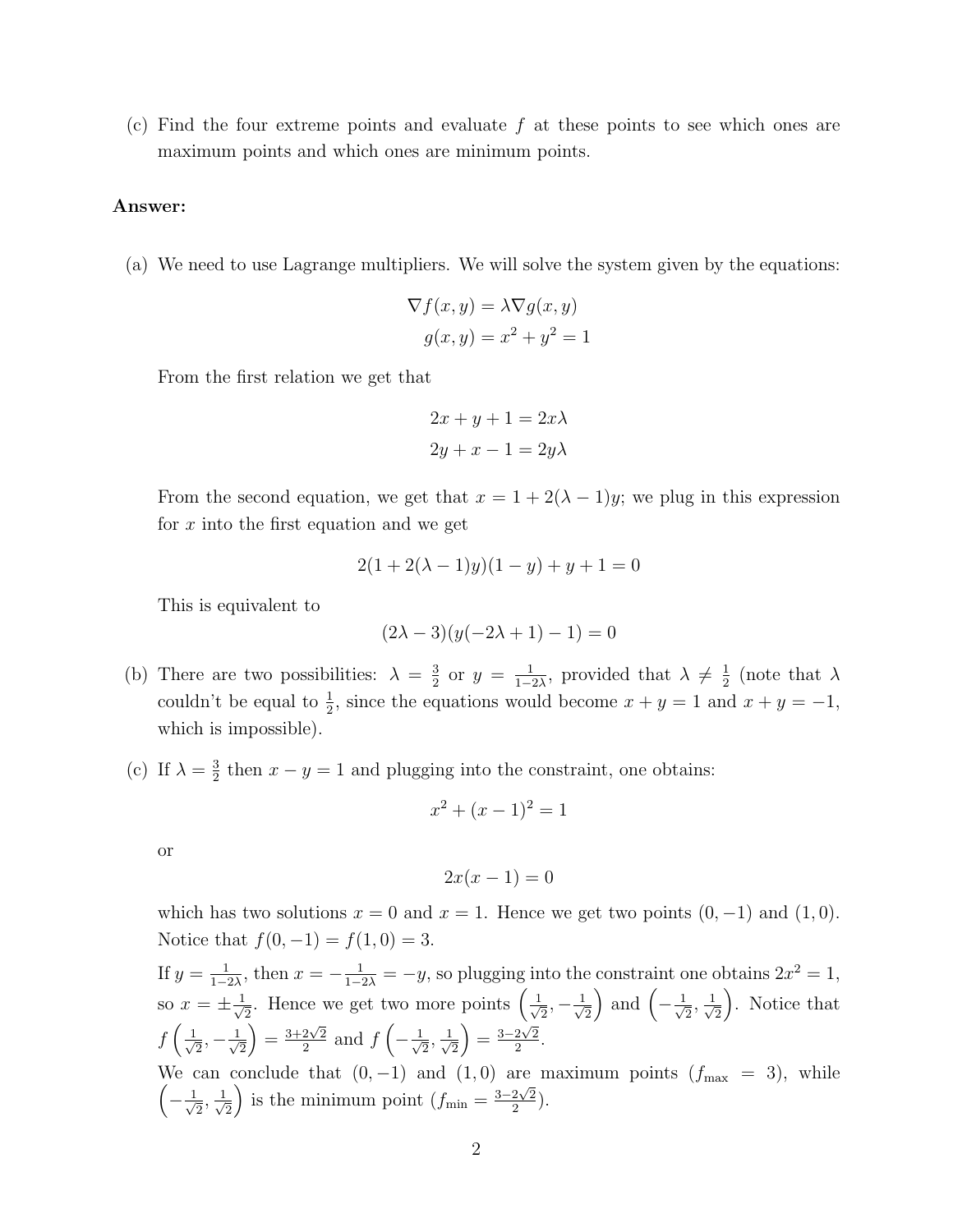3. (12 points) Consider the following integral:

$$
I = \int_1^3 \int_1^2 xye^{xy^2}dxdy
$$

Is it easier to solve this integral as written, or by changing the order of integration? Choose the easiest way and evaluate the integral.

#### Answer:

Integrating first over  $x$  would involve using integration by parts, while integrating first over  $y$  would only involve a  $u$ -substitution. So we make the following substitution and change the order (with  $x$  held constant for the first integral)

$$
u = xy^2 \qquad du = 2xydy \qquad \frac{du}{2} = xydy
$$

Then

$$
I = \int_{1}^{2} \int_{1}^{3} xye^{xy^{2}} dy dx
$$
  
\n
$$
= \frac{1}{2} \int_{1}^{2} \int_{x}^{9x} e^{u} du dx
$$
  
\n
$$
= \frac{1}{2} \int_{1}^{2} e^{u} \Big|_{x}^{9x} dx
$$
  
\n
$$
= \frac{1}{2} \int_{1}^{2} (e^{9x} - e^{x}) dx
$$
  
\n
$$
= \frac{1}{2} (\frac{1}{9}e^{9x} - e^{x}) \Big|_{1}^{2}
$$
  
\n
$$
= \frac{e^{18}}{18} - \frac{e^{9}}{18} + \frac{e^{2}}{2} - \frac{e}{2}
$$

4. (13 points) Using polar coordinates, calculate the integral

$$
\iint_D (x^2 + y^2) \ dx \ dy
$$

where the domain D is inside the half-circle  $x^2 + y^2 = 1$ ,  $x \ge 0$ , between the lines  $y =$ √ re the domain D is inside the half-circle  $x^2 + y^2 = 1$ ,  $x \ge 0$ , between the lines  $y = \sqrt{3x}$ ,  $x = \sqrt{3}y$ . Go through the following steps:

- (a) Determine the bounds for r and  $\theta$  (it might be helpful to draw a sketch of the domain).
- (b) Solve the new double integral.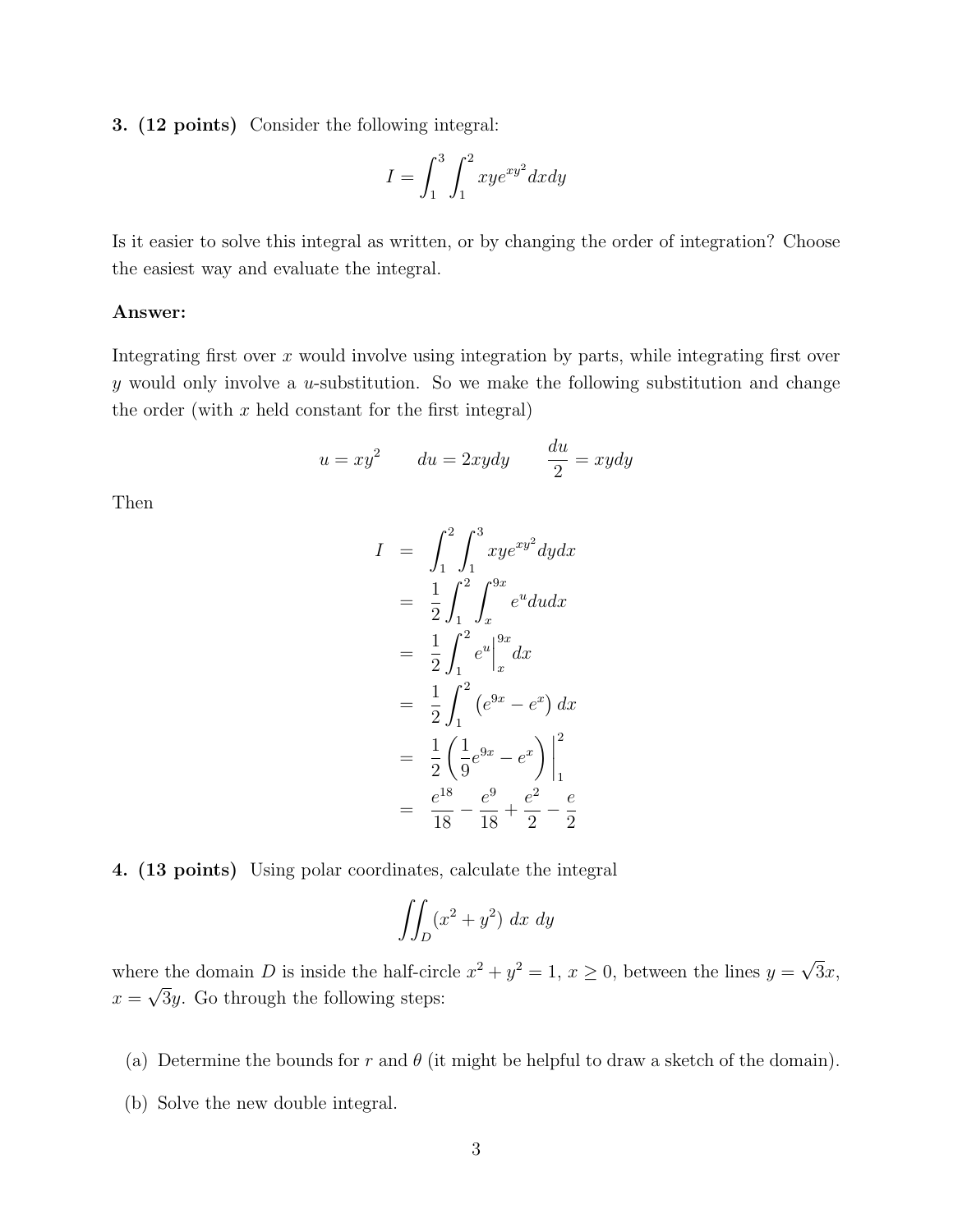#### Answer:

- (a) Let  $x = r \cos \theta$  and  $y = r \sin \theta$ . Since the domain is inside the circle, we know that  $0 \leq r \leq 1$ . The first line has slope tan  $\left(\frac{\pi}{3}\right)$  $(\frac{\pi}{3})$ , while the second has slope tan  $(\frac{\pi}{6})$  $(\frac{\pi}{6}),$  which leads us to the bounds of  $\theta$ :  $\frac{\pi}{6} \le \theta \le \frac{\pi}{3}$  $\frac{\pi}{3}$ .
- (b) The integral becomes:

$$
\int_{\frac{\pi}{6}}^{\frac{\pi}{3}} \int_{0}^{1} r^{2} r \, dr \, d\theta = \int_{\frac{\pi}{6}}^{\frac{\pi}{3}} \int_{0}^{1} r^{3} \, dr \, d\theta = \left( \int_{\frac{\pi}{6}}^{\frac{\pi}{3}} d\theta \right) \cdot \left( \int_{0}^{1} r^{3} \, dr \right) = \frac{\pi}{6} \cdot \frac{1}{4} = \frac{\pi}{24}
$$

#### 5. (13 points)

Find the center of mass of the region between the curve  $y = x^2$ , the x-axis, and the line  $y=1$ .

- (a) Assuming the density of region is 1, what is the mass of the region?
- (b) Find the center of mass  $\bar{x}$  in the x direction.
- (c) Find the center of mass  $\bar{y}$  in the y direction.

#### Answer:

Due to the typo noticed during the exam, three different solutions have been accepted. We present all three:

#### Solution 1

 $0 \leq x \leq 1$  and  $x^2 \leq y \leq 1$ 

(a) Since the density is 1, the mass of the region is the area. This can be done using a single integral,

$$
m = \int_0^1 (1 - x^2) dx = 1 - \frac{x^3}{3} \Big|_0^1 = \frac{2}{3}
$$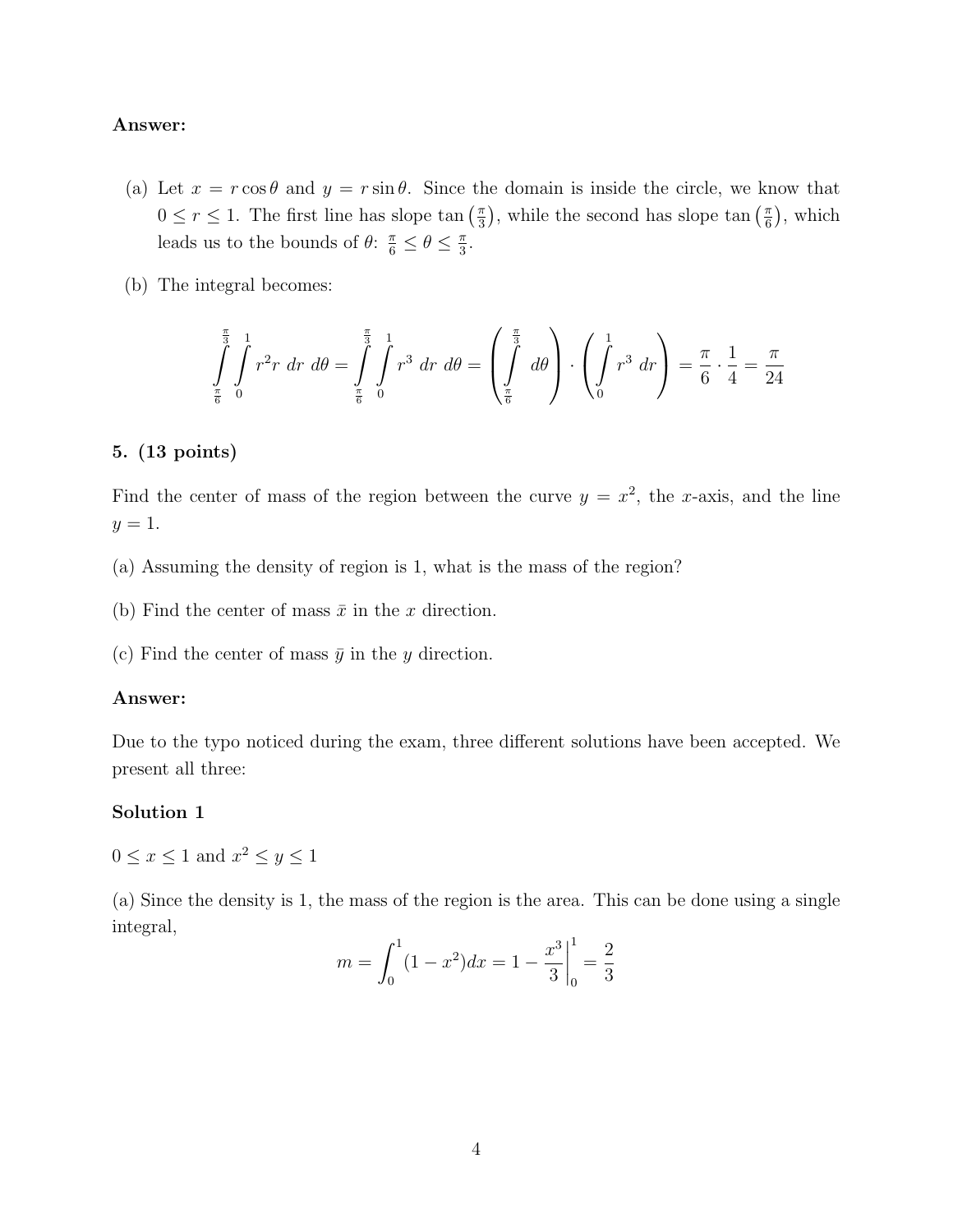(b) We have

$$
\bar{x} = \frac{1}{m} \int_0^1 \int_{x^2}^1 x dy dx
$$
  
=  $\frac{3}{2} \int_0^1 x \cdot (1 - x^2) dx$   
=  $\frac{3}{2} \cdot \left( \frac{x^2}{2} - \frac{x^4}{4} \right) \Big|_0^1$   
=  $\frac{3}{8}$ 

(c) We have

$$
\bar{y} = \frac{1}{m} \int_0^1 \int_{x^2}^1 y dy dx
$$
  
\n
$$
= \frac{3}{2} \int_0^1 \frac{y^2}{2} \Big|_{x^2}^1 dx
$$
  
\n
$$
= \frac{3}{4} \int_0^1 (1 - x^4) dx
$$
  
\n
$$
= \frac{3}{4} \cdot \left( x - \frac{x^5}{5} \right) \Big|_0^1
$$
  
\n
$$
= \frac{3}{5}
$$

## Solution 2

 $-1 \leq x \leq 1$  and  $x^2 \leq y \leq 1$ 

(a) Since the density is 1, the mass of the region is the area. This can be done using a single integral,

$$
m = \int_{-1}^{1} (1 - x^2) dx = 1 - \frac{x^3}{3} \Big|_{-1}^{1} = \frac{4}{3}
$$

(b) We have

$$
\bar{x} = \frac{1}{m} \int_{-1}^{1} \int_{x^2}^{1} x dy dx
$$
  
=  $\frac{3}{4} \int_{-1}^{1} x \cdot (1 - x^2) dx$   
=  $\frac{3}{4} \cdot \left( \frac{x^2}{2} - \frac{x^4}{4} \right) \Big|_{-1}^{1}$   
= 0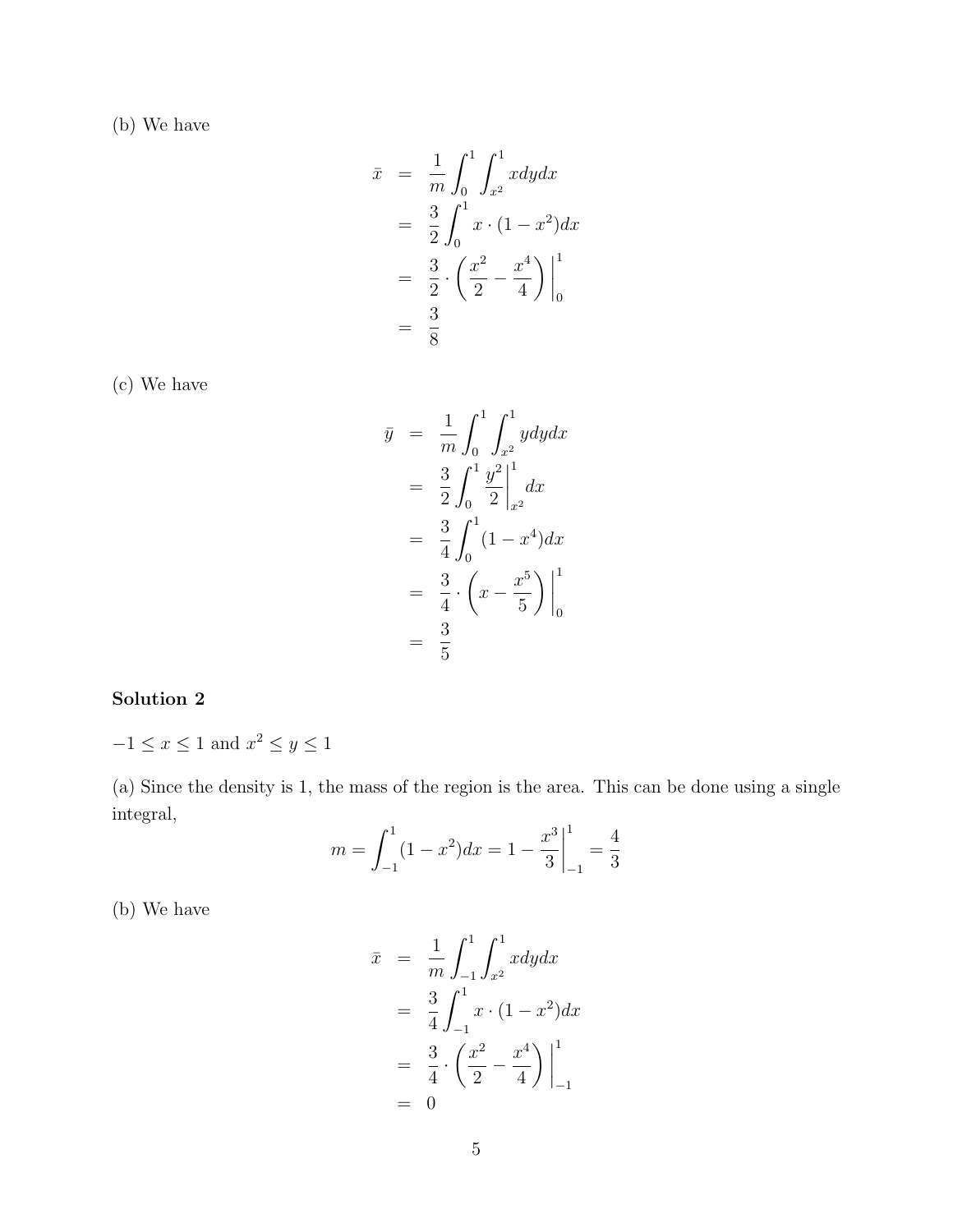(c) We have

$$
\bar{y} = \frac{1}{m} \int_{-1}^{1} \int_{x^2}^{1} y dy dx
$$
  
\n
$$
= \frac{3}{4} \int_{-1}^{1} \frac{y^2}{2} \Big|_{x^2}^{1} dx
$$
  
\n
$$
= \frac{3}{8} \int_{-1}^{1} (1 - x^4) dx
$$
  
\n
$$
= \frac{3}{8} \cdot \left( x - \frac{x^5}{5} \right) \Big|_{-1}^{1}
$$
  
\n
$$
= \frac{3}{8}
$$

### Solution 3

 $0 \leq x \leq 1$  and  $0 \leq y \leq x^2$ 

(a) Since the density is 1, the mass of the region is the area. This can be done using a single integral,

$$
m = \int_0^1 x^2 dx = \frac{x^3}{3} \Big|_0^1 = \frac{1}{3}
$$

(b) We have

$$
\bar{x} = \frac{1}{m} \int_0^1 \int_0^{x^2} x dy dx
$$

$$
= 3 \int_0^1 x \cdot x^2 dx
$$

$$
= 3 \cdot \frac{x^4}{4} \Big|_0^1
$$

$$
= \frac{3}{4}
$$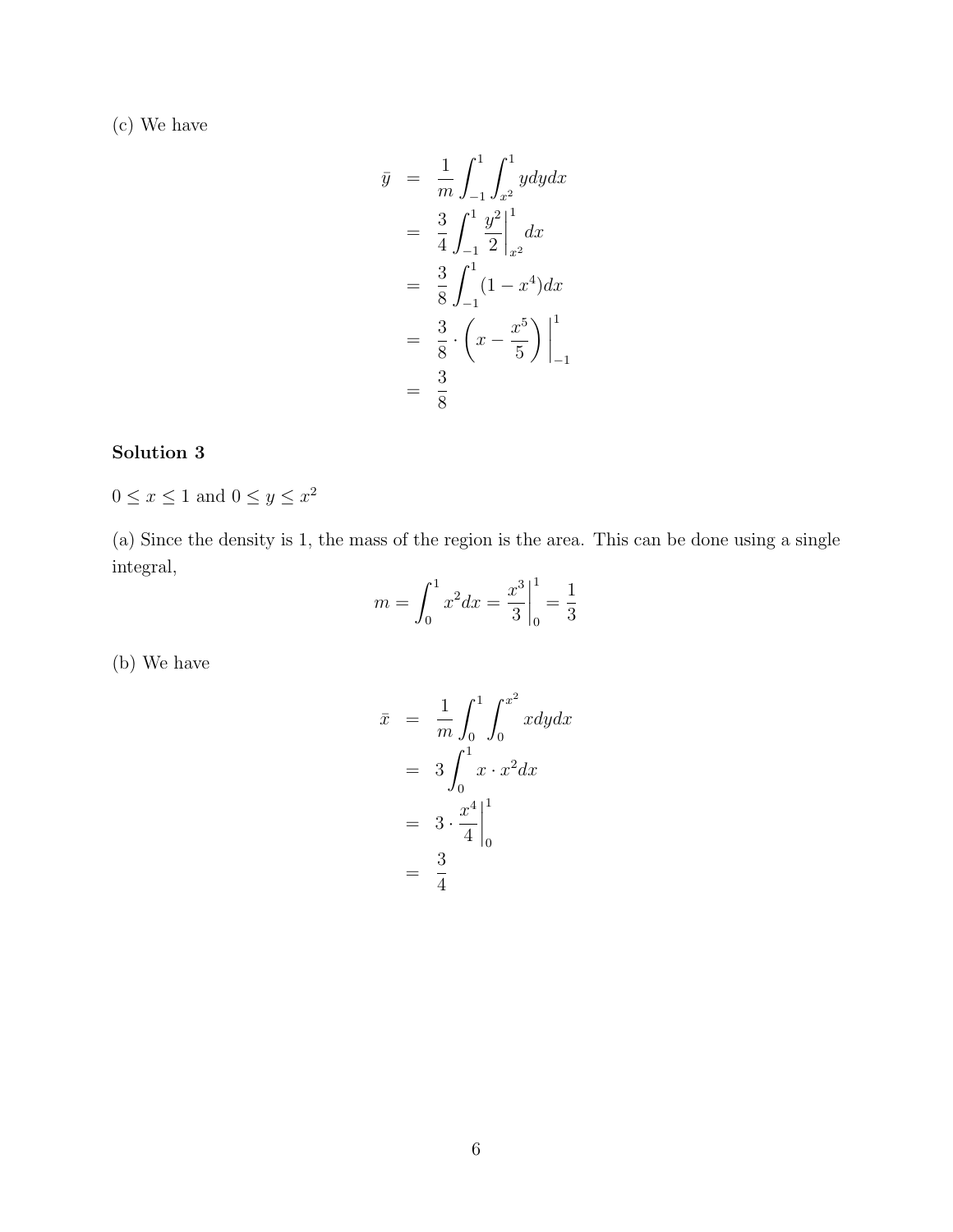(c) We have

$$
\bar{y} = \frac{1}{m} \int_0^1 \int_0^{x^2} y \,dy \,dx
$$
\n
$$
= 3 \int_0^1 \frac{y^2}{2} \Big|_0^{x^2} \,dx
$$
\n
$$
= 3 \int_0^1 \frac{x^4}{2} \,dx
$$
\n
$$
= 3 \cdot \frac{x^5}{5 \cdot 2} \Big|_0^1
$$
\n
$$
= \frac{3}{10}
$$

#### 6. (12 points)

Calculate the following triple integral:

$$
I = \iiint_E \frac{dx \, dy \, dz}{(1 + x + y + z)^3}
$$

where E is the domain bounded by the planes  $x = 0$ ,  $y = 0$ ,  $z = 0$  and  $x + y + z = 1$ .

#### Answer:

The domain can be described as follows

$$
E = \{(x, y, z) \in \mathbb{R} : 0 \le x \le 1, 0 \le y \le 1 - x, 0 \le z \le 1 - x - y\}.
$$

The integral becomes:

$$
I = \int_{0}^{1} \int_{0}^{1-x} \int_{0}^{1-x-y} \frac{1}{(1+x+y+z)^3} dz dy dx = \int_{0}^{1} \int_{0}^{1-x} -\frac{1}{2} \frac{1}{(1+x+y+z)^2} \Big|_{z=0}^{z=1-x-y} dy dx
$$
  

$$
= \int_{0}^{1} \int_{0}^{1-x} \left[ -\frac{1}{8} + \frac{1}{2} \cdot \frac{1}{(1+x+y)^2} \right] dy dx = \int_{0}^{1} \left[ -\frac{y}{8} - \frac{1}{2} \cdot \frac{1}{(1+x+y)} \right] \Big|_{y=0}^{y=1-x} dx
$$
  

$$
= \int_{0}^{1} \left[ -\frac{3}{8} + \frac{x}{8} + \frac{1}{2} \frac{1}{1+x} \right] dx = \left[ -\frac{3x}{8} + \frac{x^2}{16} + \frac{1}{2} \ln(1+x) \right] \Big|_{0}^{1} = \frac{1}{2} \left( \ln 2 - \frac{5}{8} \right)
$$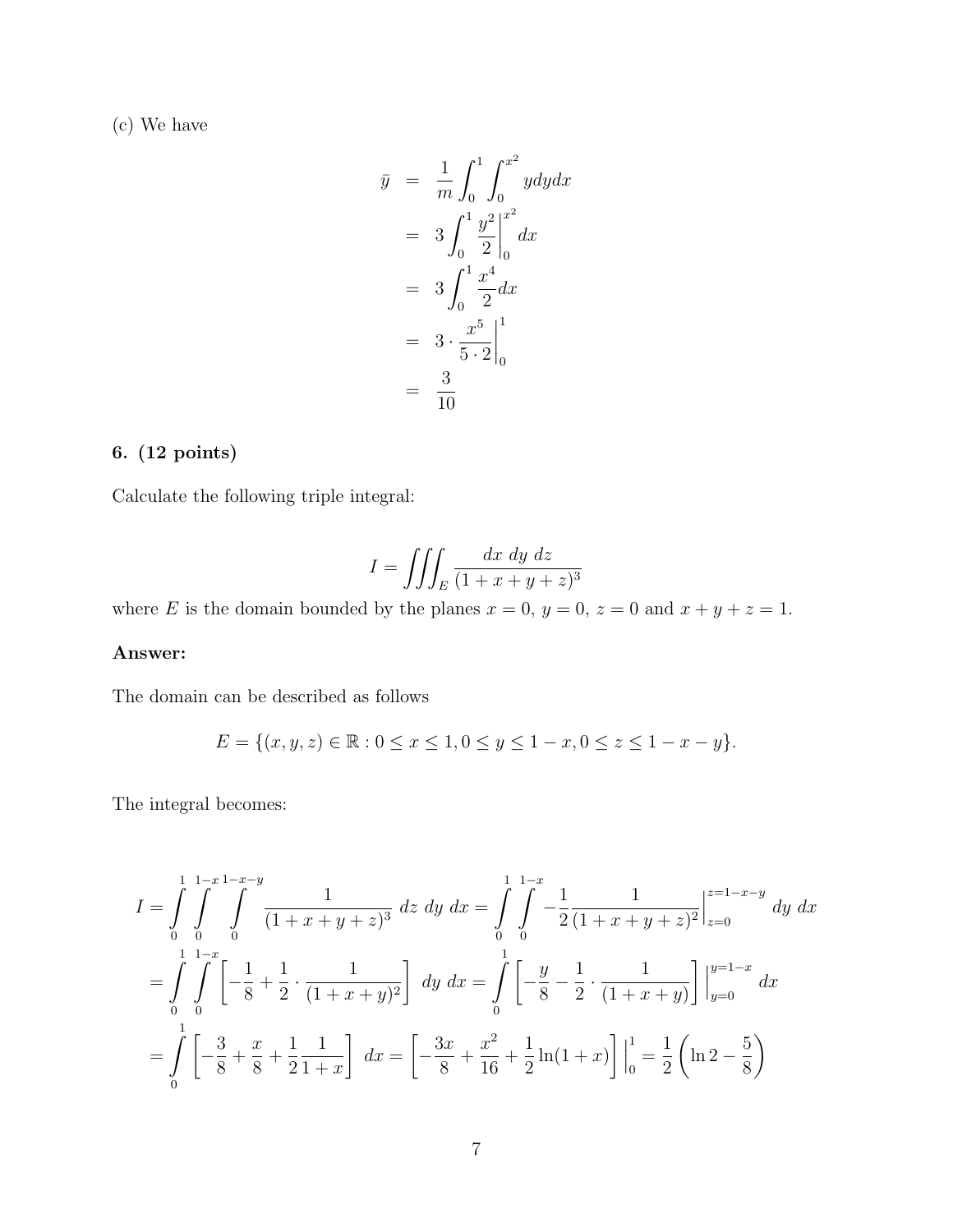#### 7. (12 points)

In this question we will set up an integral in cylindrical coordinates. DO NOT EVALU-ATE THE INTEGRAL.

The problem is to determine the volume of the region inside the sphere  $x^2 + y^2 + z^2 = 2$  and above the plane  $z = 1$ .

- (a) First find the value of  $r$  at the points of intersection of the sphere and the plane.
- (b) Find the upper and lower limits of integration for  $z$ , as a function of  $r$ .

(c) Set up the integral, but DO NOT EVALUATE IT.

#### Answer:

(a) Using the fact that  $r^2 = x^2 + y^2$ , we can write the equations of the sphere as  $r^2 + z^2 = 2$ . Since  $z = 1$  defines the plane, we can substitute into the equation for the sphere and get  $r^2 + 1 = 2$  or  $r^2 = 1$  or  $r = 1$ , since the radial coordinate r is never negative.

(b) The region inside the sphere  $x^2 + y^2 + z^2 = 2$  and above the plane  $z = 1$  gives us a lower limit of  $z = 1$  and an upper limit of  $z =$ √  $\sqrt{2-r^2}$ , since  $r^2 = x^2 + y^2$ .

(c) Using cylindrical coordinates  $z, r, \theta$ , we would use the differential  $rdzdrd\theta$ . Using the limits of integration from parts (a) and (b), we get

Volume = 
$$
\int_0^{2\pi} \int_0^1 \int_1^{\sqrt{2-r^2}} r dz dr d\theta
$$

8. (13 points) Using spherical coordinates, calculate the integral

$$
I = \iiint_E \sqrt{x^2 + y^2 + z^2} \, dx \, dy \, dy
$$

where  $E = \{(x, y, z) \in \mathbb{R} : z \ge 0, x^2 + y^2 + z^2 \le z\}$ . Follow these steps:

- (a) Knowing that  $0 < \rho < g(\phi)$  and  $0 \le \phi \le h(\pi)$ , determine the expressions  $g(\phi)$  and  $h(\pi)$ . Are there any restrictions for  $\theta$ ?
- (b) Calculate I and show that  $I < \frac{1}{3}$ .

#### Answer: